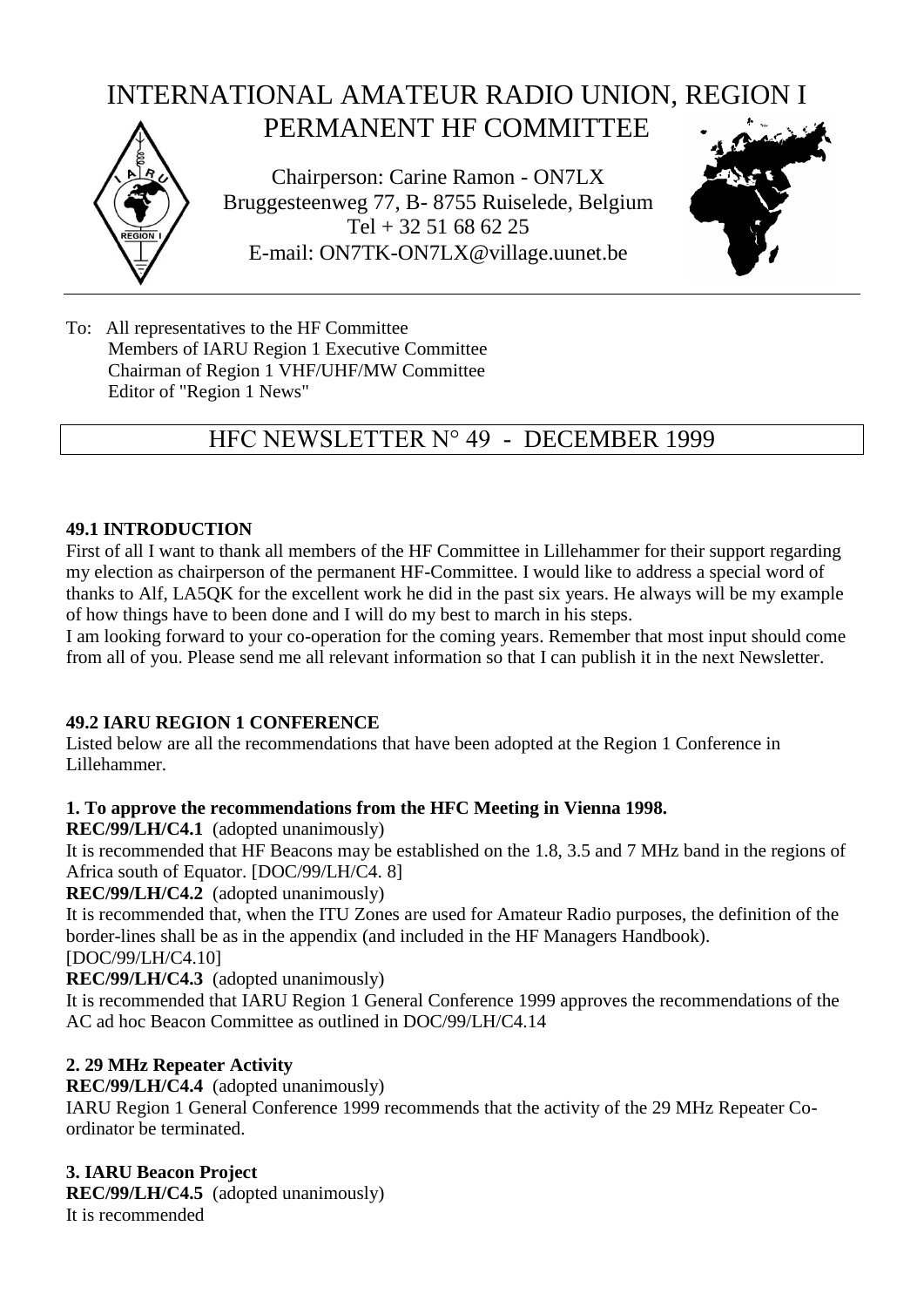to start developing a Region 1 Frequency Sharing Beacon Network on one or more of the assigned frequencies,

that this network should be constructed such as to also be able to work on 40,86 and the 50 MHz and 70 MHz band

that smaller Societies who want to take part in the development and who do not have the financial abilities needed, should be sponsored by « bigger » Societies with better financial abilities. [DOC/99/LH/C4.23]

## **4. Band Usage**

**REC/99/LH/C4.6** (adopted with 1 vote against)

Code of Practice for the 136 kHz band :

No sub-divisions of the band 135.7-137.8 kHz are made for local or DX contacts or specific modes. Taking the above into consideration, and that there are LORAN C spurii present, that the 6.6 Hz segment centred on 136.45485 kHz is used for narrow band transmission.

Narrow band transmissions are also preferred above 137.6 kHz.

Stations should make use of a stable VFO or synthesiser to encourage the acceptance of common frequency working.

Transmitter testing should be carried out below 136 kHz.

Weekend mornings should be avoided for long duration transmitter testing.

Where possible, a telephone number should be incorporated in beacon messages.

[DOC/99/LH/C4.21]

## **5. Operating Ethics.**

## **REC/99/LH/C4.7** (adopted unanimously)

It is recommended that IARU Region 1 urges its Member Societies to motivate their members to adhere to Amateur Radio ethics, and to take action against stations practising deliberated and malicious interference on the Amateur Radio Bands.

[DOC/99/LH/C4.16]

## **6. To approve the recommendations from the HF Contest Sub-Group.**

**REC/99/LH/C4.8** (adopted unanimously)

It is recommended that the Registration Policy for HF Contests, as given in the attached annex to DOC/99/LH/C4.9 with the following amended footnotes, should be followed when new HF Contests are established.

Step 1 to 3: If the CSG Chairman does not reply to the applicant within ninety days, the application shall be deemed to be approved.

Step 6: If the organising body does not reply to the CSG Chairman within ninety days, approval for the contest shall be deemed to have lapsed.

**REC/99/LH/C4.9** (adopted unanimously)

It is recommended that an addition be made to Chapter 7.1 item 2.4.2 in the HF Managers Handbook. After the present text the following should be added:

"Once operation is started on one band, the station must remain on that band for at least ten minutes. Exception: NEW multipliers may be worked on other bands."

[DOC/99/LH/C4.15]

**REC/99/LH/C4.10** (adopted unanimously)

It is recommended that

Member Societies in IARU Region 1 who organise contests, are encouraged to formulate the contest rules in such a way that participants in other contests may be worked for contest credit.

Provisions for how this can be done, should be worked out be the Contest Sub-Group and published in the HF Managers Handbook, chapter 7.1: Guidelines for HF Contest Work. [DOC/99/LH/C4.18]

## **49.3 THE HF MANAGERS HANDBOOK**

All these recommendations will be added to the HF Managers Handbook and I will do my best to send out to all of you an up-dated version as soon as possible. I will send the copy by E-mail to the members